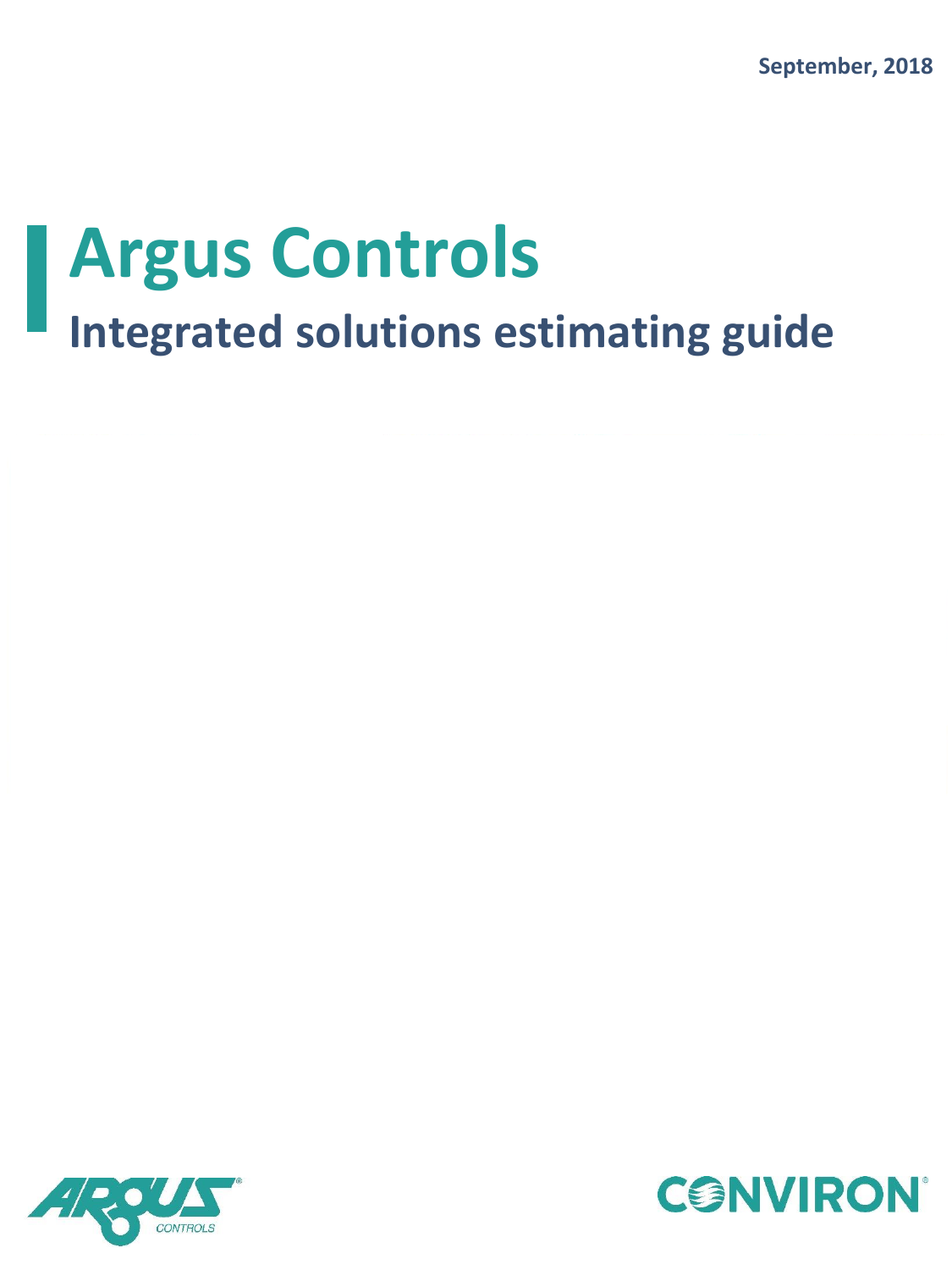### **The Argus difference**

Argus is a fully integrated control system that controls multiple climate zones, irrigation systems and nutrient dosing, all accessed remotely from the user's computer. Some key features of the Argus system are:

- Argus has a long-established reputation for high quality, in-depth capability, extreme reliability, and excellent customer support.
- Highly flexible hardware deployment options and software configuration to meet your performance specifications.
- Argus systems are infinitely expandable.
- End-to-end system integration for seamless installation and operation.
- Custom system configuration by Argus (no user configuration or programming is required).
- Argus systems are able to communicate with other systems and control other equipment via diverse protocols, as well as via standard digital and analog controls.
- Long operational life span.
- We invest in R&D to continuously provide our clients with the best solutions.
- Argus systems have extensive on-board diagnostic capabilities to assist with remote troubleshooting incidents.
- Remote 24/7 service for the lifetime of the system.
- Constantly monitors critical conditions and control variables acting as an early warning system for power failures and equipment failures.

*To learn more about the Argus difference, visit: <http://arguscontrols.com/about-argus/why-argus/>*



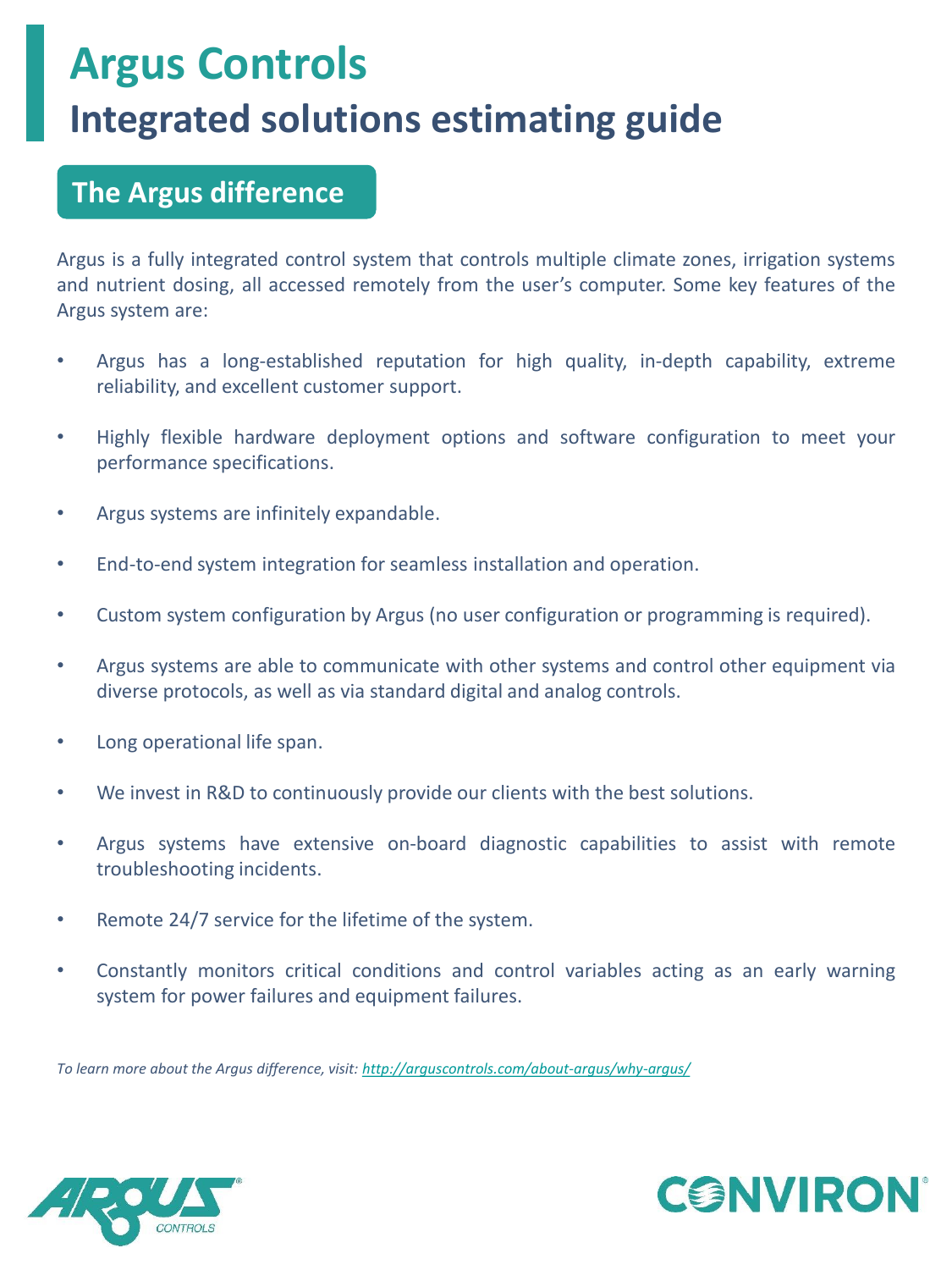### **Essential Elements**

The Titan software allows users to access the Argus System from a remote  $PC$  – or the same PC where the Core Server is located - while providing innovative and valuable attributes. It is important to note that this software will require controllers and sensors to control. Control system and/or Multi-Feed Nutrient Injection System are in addition to buying the software.

| <b>Basic</b>                                                                                                                                                                                                                                                                                                                                                                                                                                                                    | <b>Enterprise</b>                                                                                                                                                                                                                                                                                                                                                                                                                                     |
|---------------------------------------------------------------------------------------------------------------------------------------------------------------------------------------------------------------------------------------------------------------------------------------------------------------------------------------------------------------------------------------------------------------------------------------------------------------------------------|-------------------------------------------------------------------------------------------------------------------------------------------------------------------------------------------------------------------------------------------------------------------------------------------------------------------------------------------------------------------------------------------------------------------------------------------------------|
| With the Basic package, user will have a platform to $-$<br>among other things- control climates, irrigation and<br>nutrient dosing. Also, includes base system access<br>point (gateway) with alarm outputs, auto dialer,<br>system spare parts kit, (and weather station - if<br>required). It does not include a PC, but it can be added.<br><b>Multi-User Access:</b> Allows multiple users to access the<br>Argus system, at one time, and simultaneously make<br>changes. | Basic package <i>plus</i> the following applications:<br>Enhanced Password Control: Every user has a<br>password to log into Argus and has capabilities to view<br>and make changes based on what the master user<br>allows them to access.<br>Audit Tracking: The software will document the time<br>and date of every change made to the Argus system<br>and show the username of who made the changes.<br>Email notification of alarms and status' |
| Starting from \$23,000                                                                                                                                                                                                                                                                                                                                                                                                                                                          | <b>Starting from \$28,000</b>                                                                                                                                                                                                                                                                                                                                                                                                                         |

#### **Add-Ons**

| <b>Enhanced Graphs</b>        | For a more simple and efficient data analysis. It includes: Multiple graphs,<br>annotations and enhanced toolbar.                                                                             | \$416   |
|-------------------------------|-----------------------------------------------------------------------------------------------------------------------------------------------------------------------------------------------|---------|
| <b>Graphical Link</b><br>View | Learn the underlying linkage between multiple elements by understanding<br>the logical pathways of a specific parameter is essential to understand its<br>relationship with other parameters. | \$297   |
| <b>API</b>                    | enables programmers and Power Users to capture information from the<br>Argus System to build and create their own tools for analysis and decision<br>making.                                  | \$2.369 |

\* Add-ons only available with Titan 900 or newer. If software is being upgraded from Build 800 or older, the *Visual Controls add-on is also available for \$1,486*



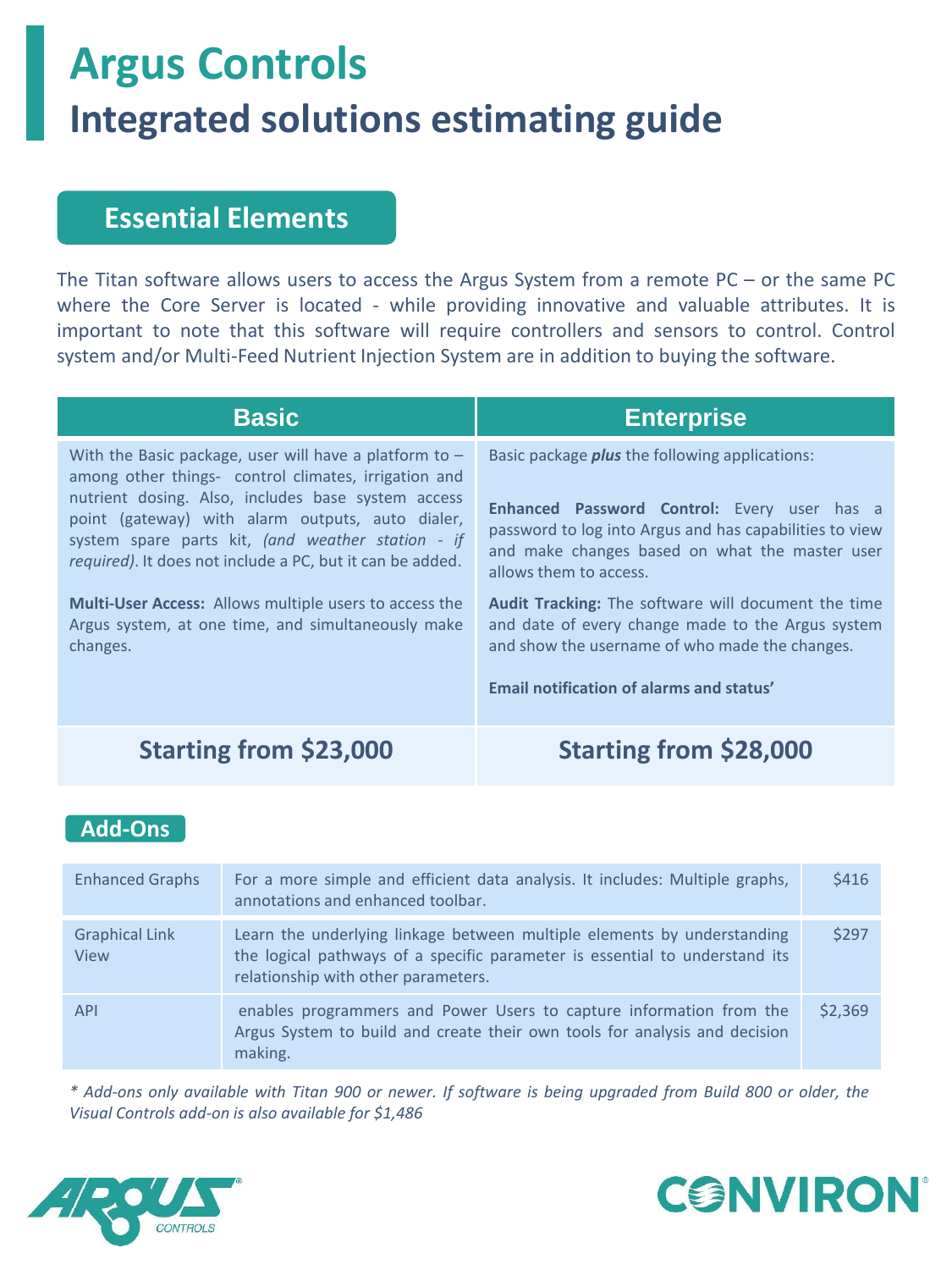### **Climate Control Hardware**

Climate control hardware includes sensors, controllers, inputs and outputs. It ranges from \$7,000 to \$14,000 per climate zone and it depends on complexity of integration and number of control points. It is important to note that Argus can integrate with equipment that has its own software (sensors, LED lights, etc.). Since hardware needs can vary from customer to customer, please keep in mind that these numbers are estimates and will become more accurate upon completion of the Argus control points spreadsheet or workbook.

| <b>Basic Hardware</b>                                                                                                                                | <b>Intermediate Hardware</b>                                                                                                                                                                                                                                                          | <b>Advanced Hardware</b>                                                                                                                                                                                                                                                                                                                 |
|------------------------------------------------------------------------------------------------------------------------------------------------------|---------------------------------------------------------------------------------------------------------------------------------------------------------------------------------------------------------------------------------------------------------------------------------------|------------------------------------------------------------------------------------------------------------------------------------------------------------------------------------------------------------------------------------------------------------------------------------------------------------------------------------------|
| To control:<br>Unit Heaters<br><b>Exhaust Fans</b><br><b>HAF</b> fans<br>$\bullet$<br><b>Ridge and Side Vents</b><br>$\bullet$<br>Irrigation control | To control:<br>Unit Heaters<br>$\bullet$<br><b>Exhaust Fans</b><br>$\bullet$<br><b>HAF</b> fans<br>$\bullet$<br><b>Ridge and Side Vents</b><br>Irrigation control<br><b>Lights</b><br>$\bullet$<br><b>Shading</b><br><b>CO2</b> injection<br><b>Hot water heat loops</b><br>$\bullet$ | To control:<br>Unit Heaters<br><b>Exhaust Fans</b><br><b>HAF</b> fans<br>$\bullet$<br><b>Ridge and Side Vents</b><br>Irrigation control<br>Lights<br>$\bullet$<br><b>Shading</b><br>$\bullet$<br>CO2 injection<br>$\bullet$<br>Hot water heat loops<br>$\bullet$<br><b>Boiler control</b><br><b>DLI/PAR Sensors</b><br><b>HVAC + FCU</b> |
| <b>Starting from</b><br>\$7,000*                                                                                                                     | <b>Starting from</b><br>$$10,500*$                                                                                                                                                                                                                                                    | <b>Approximately</b><br>\$14,000*                                                                                                                                                                                                                                                                                                        |

*\* Notes:*

- *Estimate per climate zone.*
- *These estimates consider electrical interfacing.*
- *Electrical interfacing for lighting can increase these estimations.*



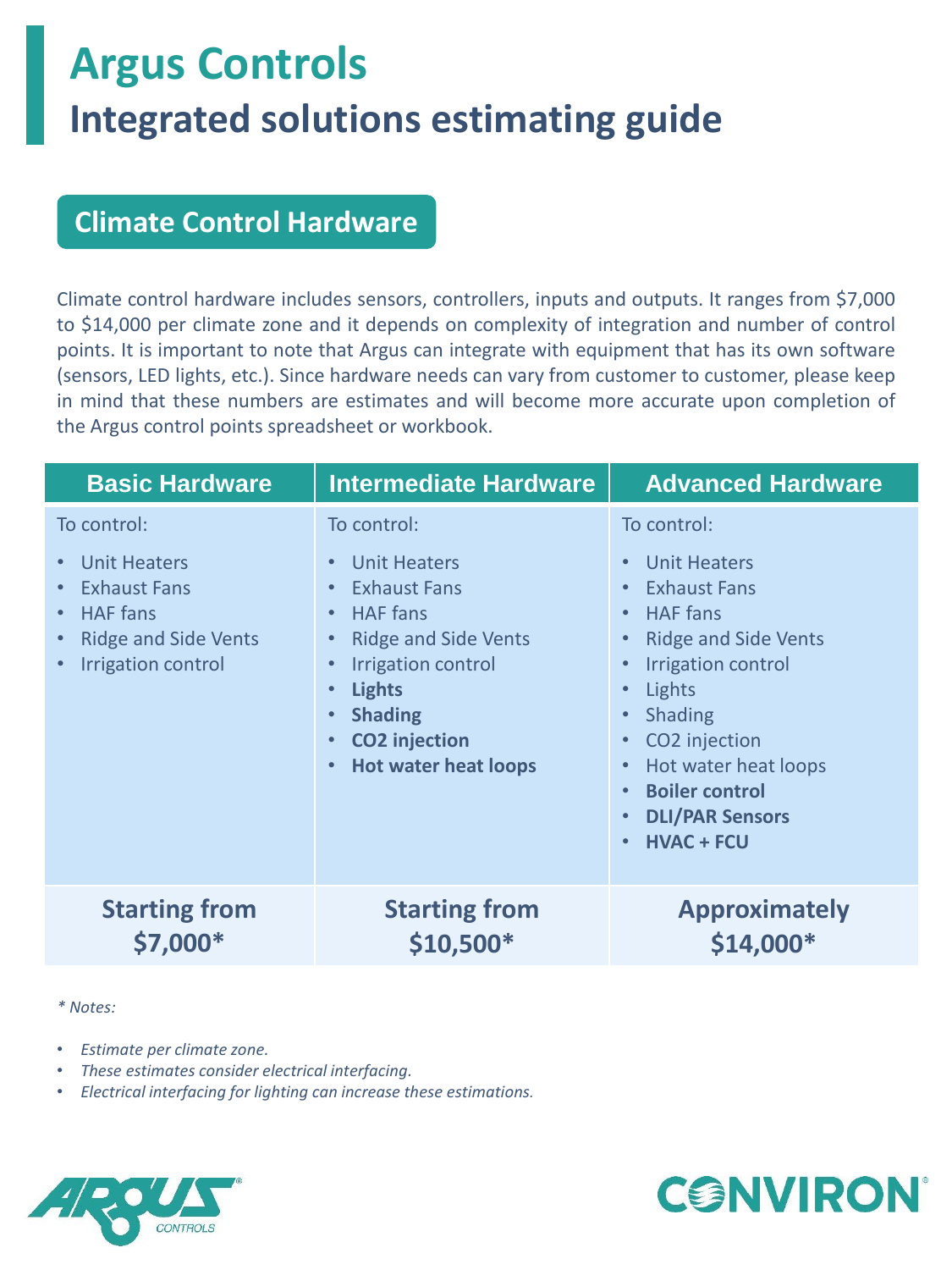### **Multi-Feed Nutrient Injection System**

The Multi-Feed RM nutrient dosing system is designed as a turn-key injection system for applications where concentrated fertilizer solutions must be injected and mixed simultaneously. Dual manifolds and sequential micro-injection ensure separation of incompatible fertilizer concentrates while achieving precision accuracy. It can pull from 8 different stock tanks plus acid and base *(premixed solutions only; single element must be directly quoted by Argus)* and make up an infinite number of recipes.

**\$43,000\* per unit**

*\* This includes the ability to pull from 8 different stock tanks plus acid + base injections. Price could be lower depending on the amount of stock mixes to draw from.*

**RM Fertigation base system:** If a customer only needs a Multi-Feed Nutrient Injection System for their project, then just add the base system package to control it.



**Single Element Dosing:** As an all-in-one injection solution, it can be used for in-line injection and for filling and maintaining dilute storage tanks, with very custom mixed formulas. *(ppm)*

*Contact Argus for pricing*



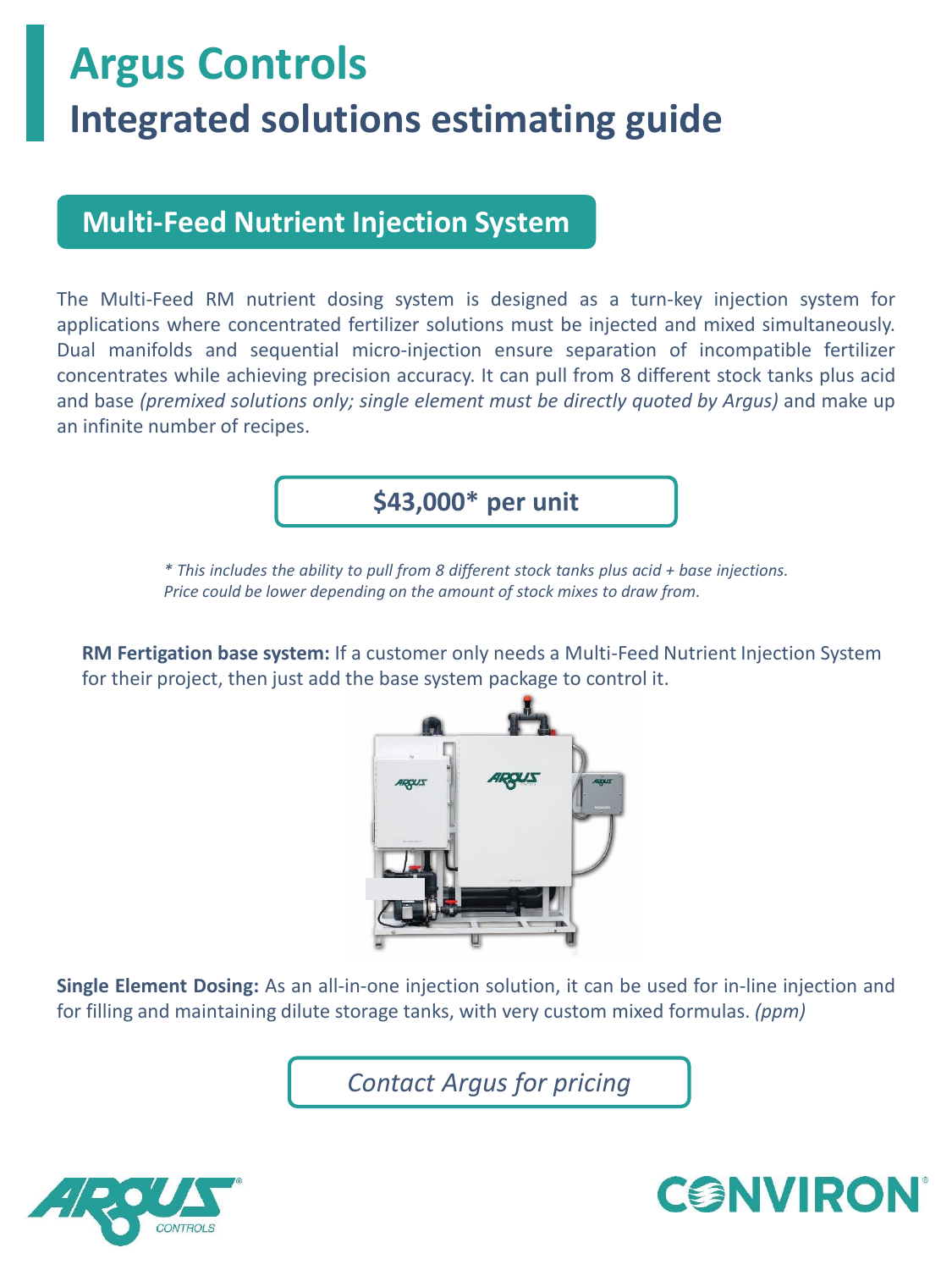### **Timeline and Payment Terms**

To begin the Argus manufacturing process a 20% deposit on the agreed upon formal quote is required and the final 80% is due before shipping. It takes about 12 weeks from receipt of your deposit to delivery to your site. The Argus system will arrive at your facility, ready to be installed and commissioned.



**Important note: Lead times are subject to change based on availability of complete information, design changes, and workflow volume.**